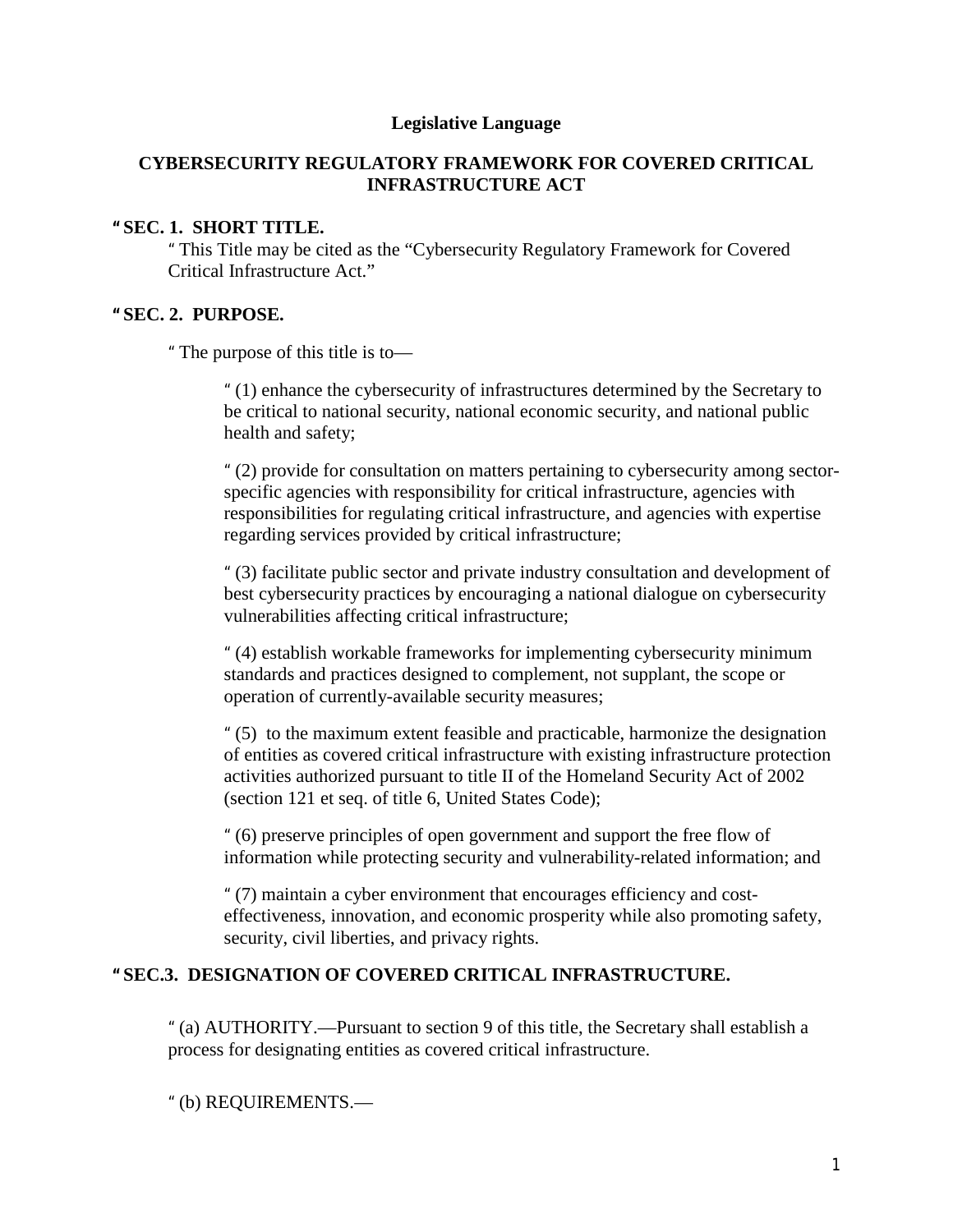" (1) IN GENERAL.—An entity may not be designated as covered critical infrastructure under subsection (a) unless—

" (A) the incapacity or the disruption of the reliable operation of the entity, a system or asset it operates, or a service it provides would have a debilitating impact on national security, national economic security, national public health or safety; and

" (B) the entity, a system or asset it operates, or a service it provides is dependent upon information infrastructure to operate, or is a part of information infrastructure and critical to its operation.

" (2) FACTORS TO BE CONSIDERED.—In designating entities under this section, the Secretary shall consider, but not be limited to, the following factors in order to evaluate the cybersecurity risks and consequences by sector—

" (A) interdependencies among components of covered critical infrastructure (as designated under this section);

" (B) the relative size of the entity in question; and

" (C) the potential for the incapacity or disruption of the entity, a system or asset it operates, or a service it provides to cause severe, negative consequences to national security, national economic security, and national public health and safety.

" (c) ESTABLISHMENT OF RISK-BASED TIERS.—In establishing a process for designating covered critical infrastructure, the Secretary shall establish risk-based tiers, and shall assign entities to the appropriate tier, with regard to the entity, a system or asset it operates, or a service it provides based on the severity of—

" (1) the threat of a cyber attack;

" (2) its vulnerability to a cyber attack;

" (3) the extent of consequences as a result of a cyber attack; and

" (4) such other factors as the Secretary determines to be appropriate.

" (d) LIST OF COVERED CRITICAL INFRASTRUCTURE.—The Secretary shall establish lists of covered critical infrastructure and shall periodically review and update such lists. Inclusion on a list of covered critical infrastructure shall be considered a final action for purposes of judicial review in accordance with section 702 of title 5, United States Code.

## **" SEC. 4. RISK MITIGATION FOR COVERED CRITICAL INFRASTRUCTURE.**

" (a) CYBERSECURITY RISKS.—

" (1) Pursuant to section 9 of this title, the Secretary shall establish a process to--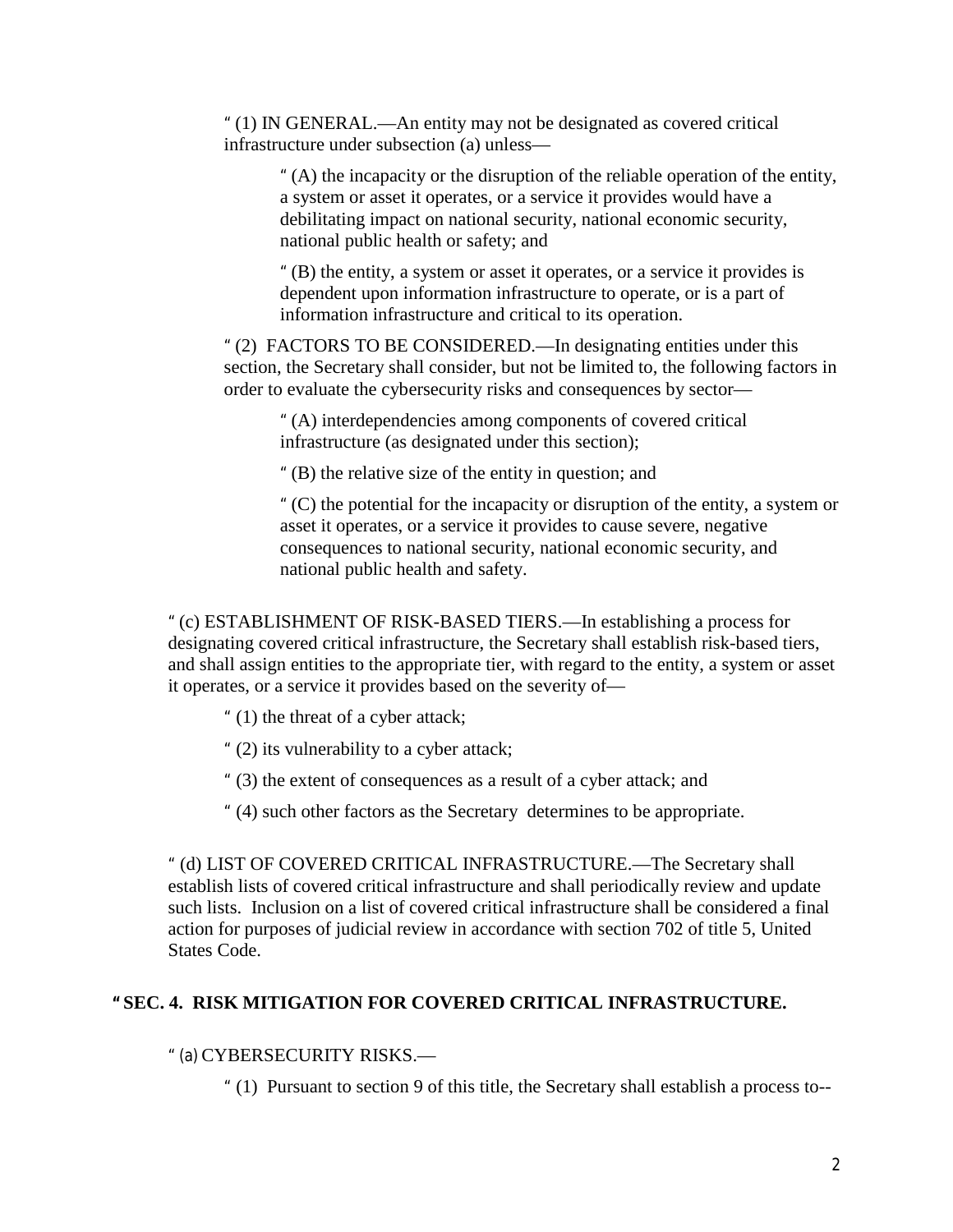" (A) identify specific cybersecurity risks that must be mitigated to ensure the security of covered critical infrastructure; and

" (B) review and designate frameworks to address such risks.

" (2) The cybersecurity risks that must be mitigated may vary by sector and tier and may take into account the criticality of specific systems, assets, functions, or services and the impact of cybersecurity risks on such specific systems, assets, functions, or services.

" (3) The Secretary shall regularly update the identified cybersecurity risks.

### " (b) FRAMEWORKS FOR ADDRESSING CYBERSECURITY RISKS.—

" (1) The Secretary shall request that representatives of organizations that coordinate or facilitate the development and use of voluntary consensus standards, representatives of appropriate voluntary consensus standards development organizations, appropriate representatives of State and local governments, agencies, and the private sector, including sector coordinating councils and information sharing and analysis centers, propose standardized frameworks for addressing cybersecurity risks.

" (2) The Secretary shall, in consultation with appropriate private sector representatives, consider the extent to which the proposed frameworks enhance security in practice, including whether they—

" (A) reasonably address identified cybersecurity risks;

" (B) are cost-effective, including by prioritizing efforts toward critical systems, assets, functions, services, and actual risk, and minimizing the potential for burdens on or costs to efficiency, innovation, and economic prosperity;

" (C) emphasize outcome-based metrics for measuring the practical effectiveness of mitigating identified cybersecurity risks and are not based solely on compliance in implementation of measures or controls; and

" (D) include practical evaluation focusing on performance, including testing for vulnerabilities and simulated threats and other tests that mimic real-time system performance under attack and stress.

" (3) The Secretary, in consultation with the appropriate agencies, shall review the standardized frameworks proposed under paragraph (1) and, as appropriate, using the criteria identified in paragraph (2), designate and periodically update the designation of one or more frameworks that satisfy those criteria taking into account that the frameworks may be tailored to address the unique nature of various sectors.

" (4) If the Secretary determines that no standardized framework proposed under paragraph (1) meets the criteria in paragraph (2), the Secretary shall adopt a framework that meets the criteria set forth in paragraph (2). As part of such a process, the Secretary shall invite the Director of the National Institute of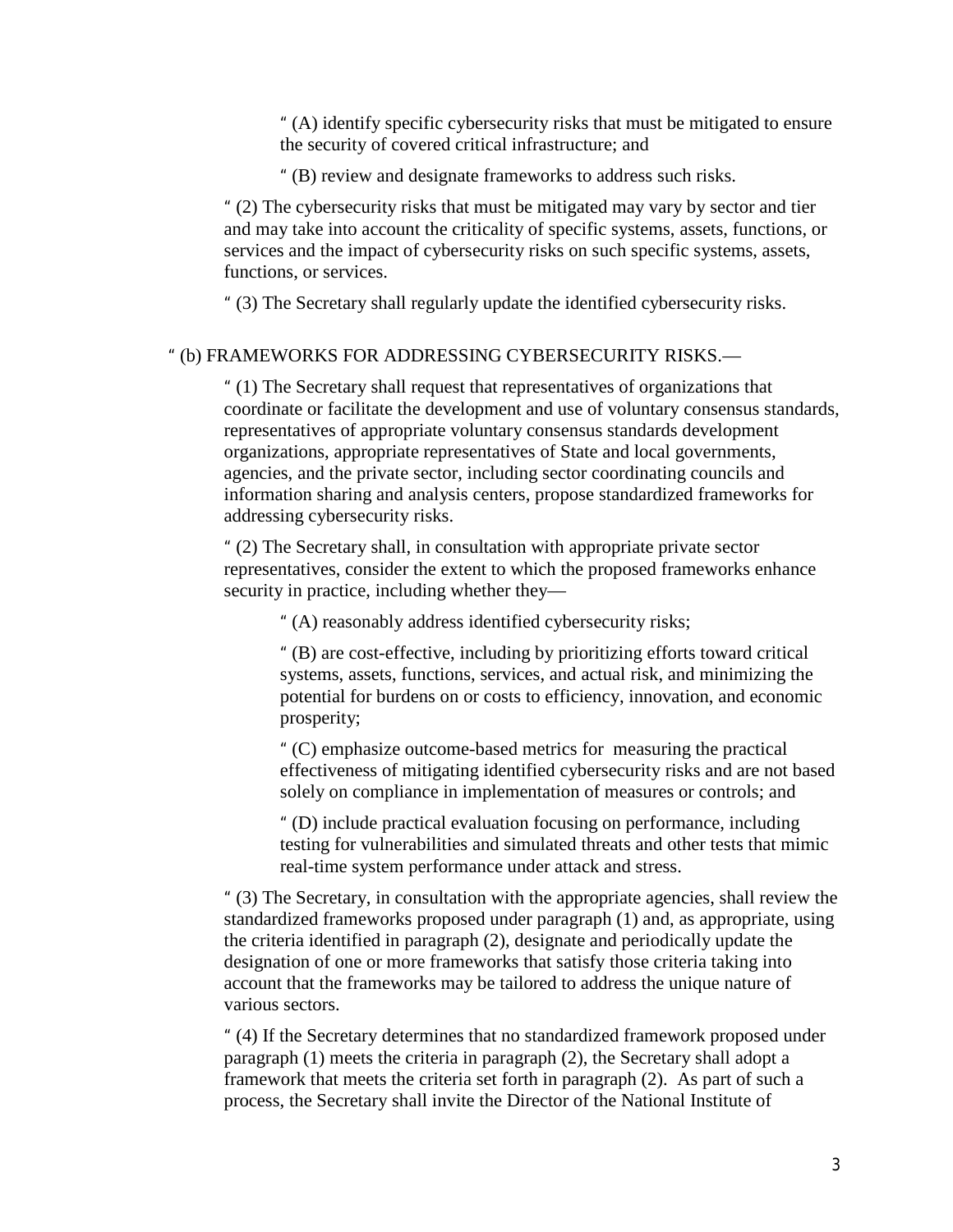Standards and Technology to provide advice and guidance on any possible alternative framework or frameworks in consultation with appropriate public and private stakeholders.

" (5) Frameworks shall not require the use of a particular measure, but shall leave the choice of particular measures to an entity to which the framework applies.

## **" SEC. 5. CYBERSECURITY PLANS.**

" The owners or operators of covered critical infrastructure shall develop cybersecurity plans that identify the measures selected by the covered critical infrastructure to address the cybersecurity risks in a manner that complies with the regulations promulgated, and are guided by an applicable framework designated, under section 4. The cybersecurity plans shall--

" (1) be signed and attested to by an accountable corporate officer of the owner or operator of the covered critical infrastructure;

" (2) remain on file at the headquarters or primary operating location of the covered critical infrastructure; and

" (3) be available for review, inspection, and evaluation by an evaluator pursuant to section 6, the Secretary, or an agency with responsibility for regulating the entity.

### **" SEC. 6. EVALUATIONS.**

" (a) IN GENERAL.—Pursuant to section 9 of this title, the Secretary shall establish a process to provide for, and develop requirements relating to—

" (1) the selection of accreditors;

" (2) the accreditation process for evaluators;

" (3) the roles and responsibilities of evaluators in measuring the effectiveness of owners or operators of covered critical infrastructure in managing and mitigating cybersecurity risks; and

" (4) generally-accepted evaluation practices.

#### " (b) ACCREDITATION AND EVALUATION PROCESSES.—

" (1) AGREEMENT.—The Secretary shall enter into one or more agreements with selected accreditors to carry out accreditations and oversee the evaluation process established under this section.

" (2) SELECTED ACCREDITOR PROCESS FOR ACCREDITING EVALUATORS.—To accredit evaluators under this section, selected accreditors entering into an agreement with the Secretary under paragraph (1) shall conduct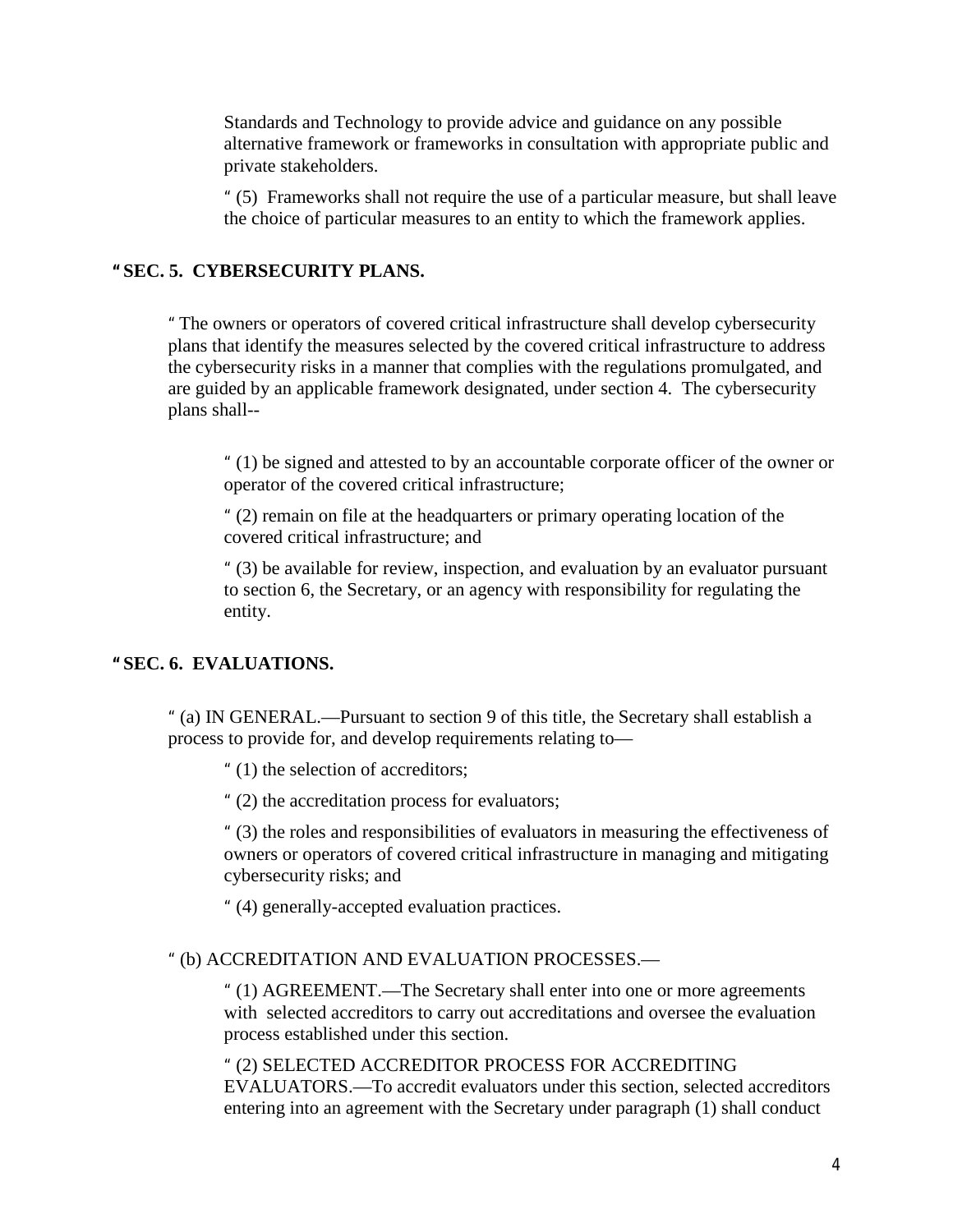such activities as the Secretary determines to be necessary to effectively carry out accreditations of evaluators and oversee the evaluation process.

" (3) SELECTED ACCREDITOR PROCESS FOR MONITORING EVALUATIONS.—The Secretary and any selected accreditor may monitor and inspect the operations of any evaluator under this section to ensure that the evaluator is complying with the procedures and requirements established under subsection (a), and all other applicable requirements.

" (4) SELECTED ACCREDITOR PROCESS FOR REVOKING ACCREDITATIONS OF EVALUATORS.—If the Secretary or any selected accreditor determines that an evaluator is not meeting the procedures or requirements established under subsection (a), the selected accreditor shall—

" (A) revoke the accreditation of the evaluator to conduct evaluations under this subsection; and

" (B) review any evaluation conducted by the evaluator and report to the Secretary on the findings of the review, as necessary and appropriate.

" (c) ROLES AND RESPONSIBILITIES OF EVALUATORS.—Covered critical infrastructure shall be evaluated by evaluators on a schedule determined by the Secretary. Such evaluations shall produce outcome-based metrics that measure the practical effectiveness of the measures selected by covered critical infrastructure under section 5 in mitigating the identified cybersecurity risks. Such evaluations shall be updated at least on an annual basis.

## **" SEC. 7. DISCLOSURE.**

" (a) ANNUAL CERTIFICATIONS.—Pursuant to section 9 of this Title, the Secretary shall require the Chief Executive Officer or other accountable corporate officer of an entity designated as covered critical infrastructure and not subject to subsection (b) to certify annually to the Secretary—

" (1) that the cybersecurity plan required by section 5 has been developed and is being implemented in an expeditious manner;

" (2) that the evaluation required by section 6 has been completed according to the schedule set forth in such section; and

" (3) whether the evaluation required by section 6 has concluded that the covered critical infrastructure is effectively mitigating identified cybersecurity risks.

" (b) PUBLICLY HELD COMPANIES.—The Securities and Exchange Commission shall require the Chief Executive Officer or other accountable corporate officer of a company that is required to file reports under sections  $13(a)$  or  $15(d)$  of the Securities Exchange Act and that is designated as, or owns an entity designated as, covered critical infrastructure to certify each of the requirements of paragraphs  $(a)(1)-(3)$  annually in a furnished exhibit to an Exchange Act report. The Securities and Exchange Commission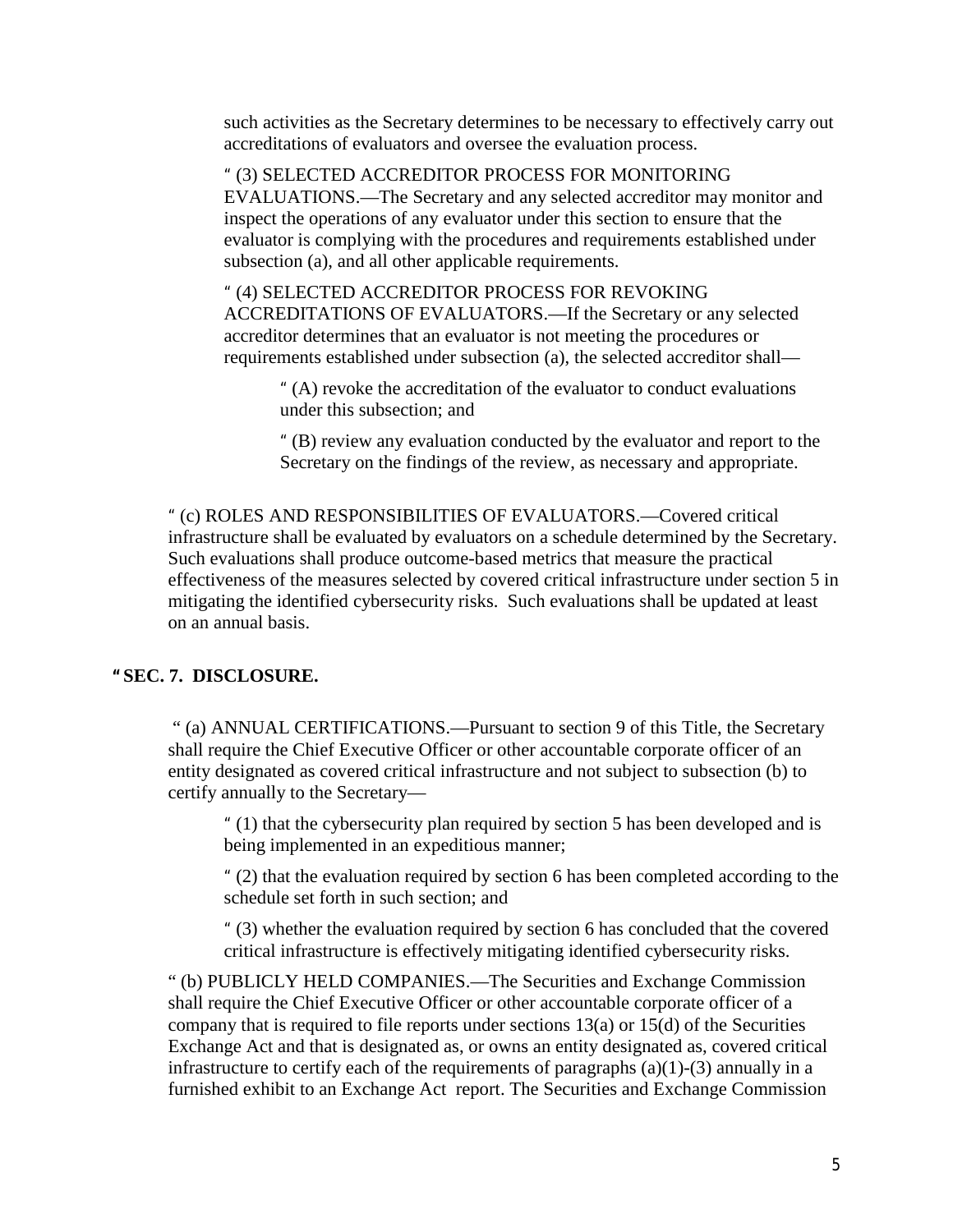is authorized to issue such rules or regulations as are necessary or appropriate to carry out the purposes of this subsection.

### " (c) PUBLIC DISCLOSURE OF CYBERSECURITY PLANS AND

CERTIFICATIONS.—Pursuant to section 9 of this Title, the Secretary shall require owners or operators of covered critical infrastructure to publicly disclose high-level summaries of the cybersecurity plans required by section 5 and the evaluations required by section 6 in a manner and form determined by the Secretary. Such disclosures shall not include proprietary information or other information indicating a critical weakness of the covered critical infrastructure.

#### " (d) NOTIFICATION OF CYBERSECURITY INCIDENTS.—

" (1) IN GENERAL.—Pursuant to section 9 of this title, the Secretary shall require owners or operators of covered critical infrastructure to promptly report to the Secretary any significant cybersecurity incident.

" (2) NOTIFICATION TO APPROPRIATE AGENCIES.—The Secretary shall develop, with the approval of the Attorney General, internal reporting and dissemination procedures to notify appropriate agencies of any significant cybersecurity incident reported to the Secretary under paragraph (1).

" (e) PROTECTION FROM PUBLIC DISCLOSURE.—Except as otherwise provided in this title—

" (1) security and vulnerability-related information developed or collected under this title and provided to the Federal government, including aggregated analysis and data, shall be exempt from disclosure under section 552(b)(3) of title 5, United States Code; and

" (2) pursuant to section 9 of this title, security and vulnerability-related information developed or collected under this title and provided to the Federal government, including aggregated analysis and data, shall be protected from public disclosure, except that this paragraph—

" (A) does not prohibit the sharing of such information, as the Secretary determines to be appropriate in order to mitigate cybersecurity threats or further the official functions of a government agency;

" (B) does not authorize such information to be withheld from a committee of Congress authorized to request the information; and

" (C) does not authorize such information to be withheld if disclosure is required under federal securities laws.

" (f) PROTECTION OF CLASSIFIED INFORMATION.—Nothing in this section permits the unauthorized disclosure of information that has been determined by the United States Government pursuant to an Executive order or statute to require protection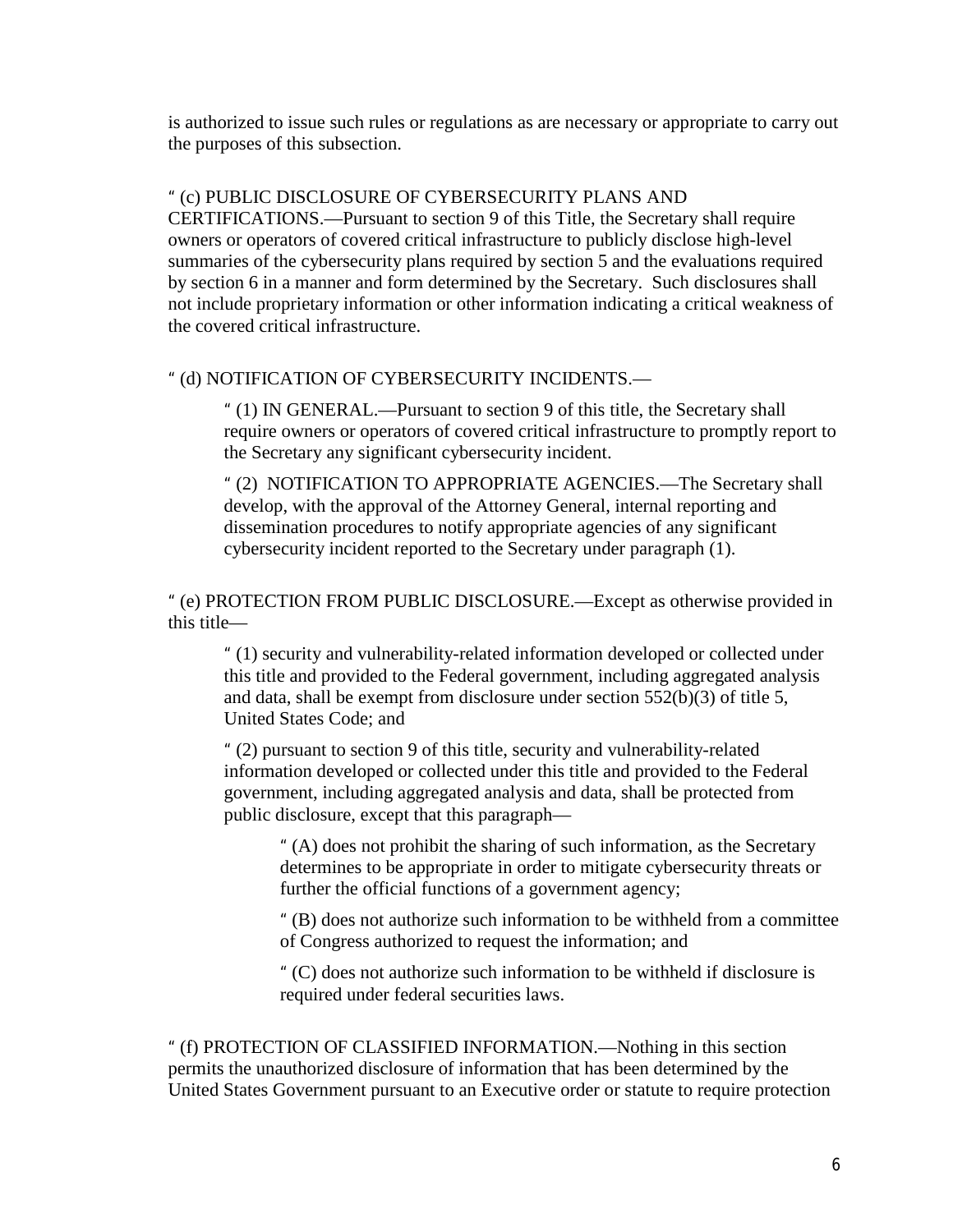against unauthorized disclosure for reasons of national defense or foreign relations; any restricted data, as defined in paragraph y. of section 11 of the Atomic Energy Act of 1954; information related to intelligence sources and methods; or activities; or information that is specifically subject to a court order or a certification, directive, or other authorization by the Attorney General precluding such disclosure.

## **" SEC. 8. ENFORCEMENT.**

" (a) IN GENERAL.—Pursuant to section 9 of this title—

" (1) the Secretary may conduct a review to determine if the covered critical infrastructure is sufficiently addressing the identified cybersecurity risks, including by reviewing the cybersecurity plan required by section 5 and the evaluation required by section 6, and by conducting periodic quality control evaluations. If the Secretary determines, after conducting such a review, that the covered critical infrastructure is not sufficiently addressing the identified cybersecurity risks, the Secretary may—

" (A) enter into discussions, or request another agency with sector-specific expertise to enter into discussions, with the owner or operator of the covered critical infrastructure on ways to improve the cybersecurity plan or the evaluation, which may include the provision of technical assistance;

" (B) after discussions permitted in subparagraph (A), issue a public statement that the covered critical infrastructure is not sufficiently addressing the identified cybersecurity risks; and

" (C) take such other action as may be determined appropriate by the Secretary;

except that the Secretary shall not, in enforcing the provisions of this title, issue a shutdown order, require use of a particular measure, or impose fines, civil penalties, or monetary liabilities on the owner or operator of the covered critical infrastructure as a result of such review; and

" (2) the Secretary shall establish an administrative review process for covered critical infrastructure to appeal a finding under this subsection that the covered critical infrastructure is not sufficiently addressing the identified cybersecurity risks.

" (b) SPECIAL PROVISIONS FOR FEDERAL CONTRACTS.—The Secretary shall work with the Federal Acquisition Regulatory Council established under section 1302 of title 41, United States Code, to amend the Federal Acquisition Regulation, as may be necessary and appropriate, in conjunction with the implementation of provisions under this title.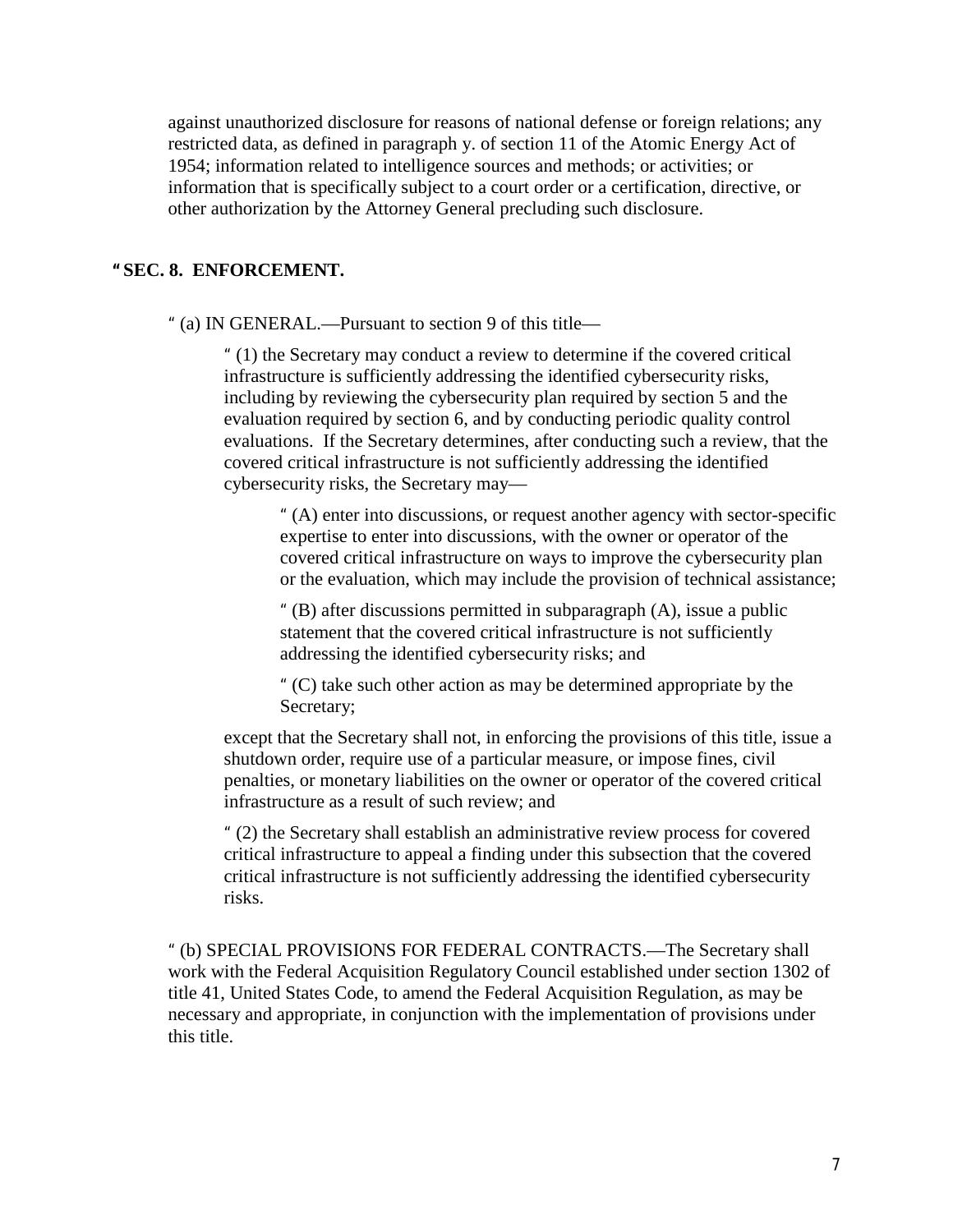" (c) JUDICIAL REVIEW.—Any action pursuant subsections  $(a)(1)(B)$  or  $(C)$  shall be considered a final action for purposes of judicial review in accordance with section 702 of title 5, United States Code.

## **" SEC. 9. RULEMAKING.**

" (a) IN GENERAL.—The Secretary shall promulgate regulations pursuant to section 553 of title 5, United States Code, to carry out the provisions of this title.

" (b) CONSULTATION.—Regulations promulgated under this section shall include—

" (1) coordinating with, and obtaining information from, the head of any—

" (A) sector-specific agency with responsibility for critical infrastructure;

" (B) agency with responsibilities for regulating the critical infrastructure; and

" (C) agency with expertise regarding services provided by critical infrastructure; and

" (2) consulting with, and obtaining information from, the private sector and appropriate representatives of State and local governments.

" (c) EXEMPTION.—The Secretary, in consultation with the Director of the Office of Management and Budget, may exempt in appropriate part covered critical infrastructure from the requirements of this title if the Secretary determines that a sector-specific regulatory agency has sufficient specific requirements in place to effectively mitigate identified cybersecurity risks.

# **" SEC. 10. DEFINITIONS.**

" In this title—

" (1) AGENCY.–The term "agency" has the meaning given that term in section 3502(1) of title 44, United States Code, as amended.

" (2) CYBERSECURITY THREAT.—The term "cybersecurity threat" means any action that may result in unauthorized access to, manipulation of, or impairment to the integrity, confidentiality, or availability of an information system or information stored on or transiting an information system, or unauthorized exfiltration of information stored on or transiting an information system.

" (3) CRITICAL INFRASTRUCTURE.—The term "critical infrastructure" has the meaning given that term in section 1016 of Public Law 107-56 (section 5195c(e) of title